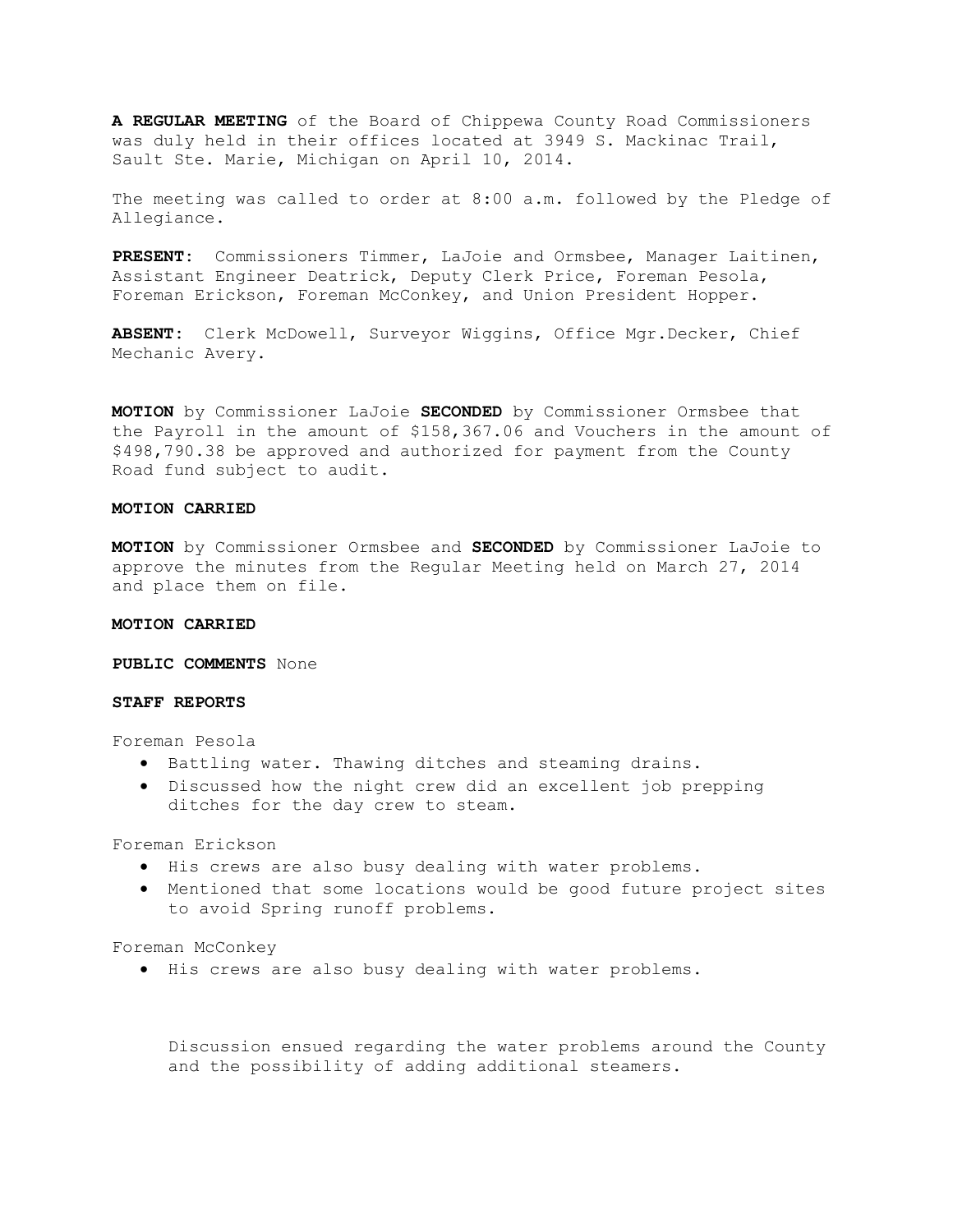Assistant Engineer Deatrick

- · Received proposal from MDOT for 1 ½ Mile on S.I.
- · Has been working on final estimates for the Federal Aid jobs.
- · Mentioned that permit requests have slowed and discussed which roads we are able to permit for truck traffic and why.

## **COUNTY COMMISSIONERS' COMMENTS** None

# **MANAGERS REPORT**

- · Audit meeting has been scheduled for April 24th following the regular meeting.
- · Gravel bids are out and will be open on April 23rd.
- · Speaker of the House discussed a proposal on possible changes to how the Road Commissions are funded.
- · CRAM noted that Road complaints are on the top of the Legislators call list.
- · Mr. North has been chosen as our arbitrator with the Union. No date for the hearing has been set yet. Also noted that we have received a third grievance from the Union regarding Retiree health care.
- · Meet with URS last week regarding the Little Rapids project. Permits are in the process, RFQ almost developed. Working on the language for the bid proposal.
- · Meet with Gary Nitz regarding Salt Shed plans. Considering adding a lean-to on the south side to store and protect equipment. Discussion ensued.
- · We received \$295,000 from the extra State funding recently announced. Discussion ensued on determining how to book and use the funds. Funds will be divided between Local and Primary roads.
- · Will be meeting next week with both the Soo and Kinross Small Urban Area Task Force's and the Rural Task Force. Not planning on adding any new projects, meeting mostly to update and balance project estimates.
- · The MCRCSIP and CRASIF joint safety meeting is scheduled for April 22 in Mackinac City. Rob and the three area Foreman will be attending.
- · The in-house safety meeting in scheduled for May 20th.
- · MSHA training will take place on May 6th and 7th.
- · Night coverage will be ending this weekend.

Manager Laitinen presented Resolution 2014-01 to the Board for approval of MDOT contract  $#14-5140$  to pave 1 ½ Mile Road from East Shore Dr. westerly 6.70 miles to the ferry dock landing.

**MOTION** by Commissioner Ormsbee and **SECONDED** by Commissioner LaJoie to approve Resolution no. 2014-01.